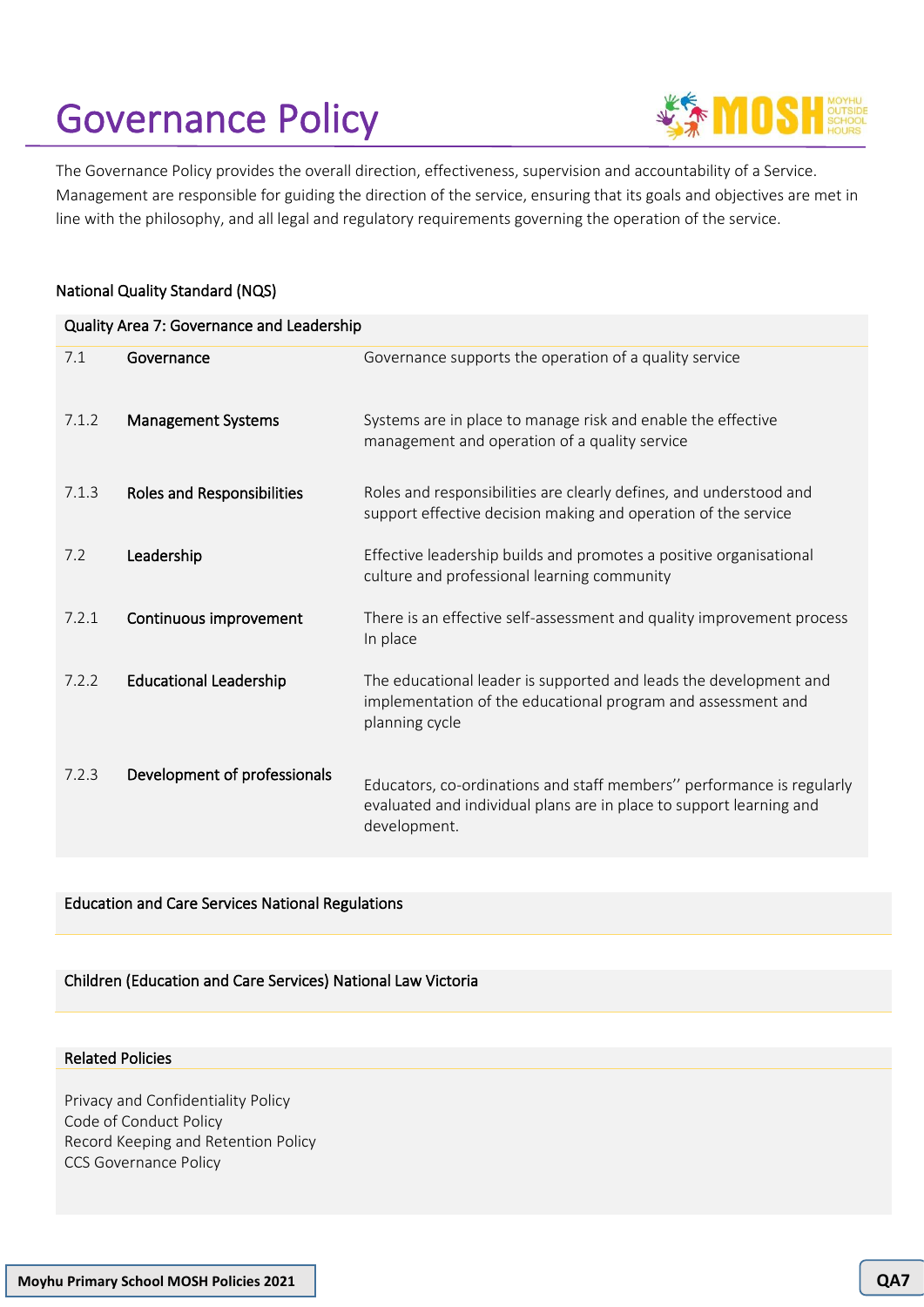## PURPOSE

Our Service aims to ensure all legal and financial requirements are implemented and recognised through appropriate governance practices, providing quality education and care, meeting the principles, practices and elements of the Early Years Learning Framework and the National Quality Standard.

## **SCOPE**

This policy applies to children, families, staff, management and visitors of the Service.

## **DEFINITIONS**

| Name                       | Definition                                                                                                                                                                                                                                                                                                              |  |  |
|----------------------------|-------------------------------------------------------------------------------------------------------------------------------------------------------------------------------------------------------------------------------------------------------------------------------------------------------------------------|--|--|
| <b>Children's Services</b> | Any Victorian Service that provides care or education for four or more children under the<br>age of 13 years in the absence of their parents or guardians:<br>a) For fee or reward; or<br>While the parents or guardians of the children use services or facilities provided<br>b)<br>by the proprietor of the service. |  |  |
| Act                        | Education and Care National Law Act 2010, No. 69 of 2010 Authorised Version<br>incorporating amendments as at 1 February 2018.                                                                                                                                                                                          |  |  |
| Regulations                | Education and Care Services National Regulations Victoria: Authorised Version No. 012<br>Children's Services Regulations 2009 S.R. No. 53/2009 Authorised Version incorporating<br>amendments as at 1 October 2017.                                                                                                     |  |  |
| Department / DEECD         | Department of Education and Early Childhood Development                                                                                                                                                                                                                                                                 |  |  |

## IMPLEMENTATION

Governance is the process that our Service is directed, controlled and held accountable to ensure the right decisions are made.

The Approved Provider and Nominated Supervisor of the Service accept the legal responsibilities associated with establishing and administrating the Service. Our Service has the following established positions:

| <b>Approved Provider</b>    | <b>Rick Martin</b>                   |
|-----------------------------|--------------------------------------|
| <b>Nominated Supervisor</b> | <b>Annette Shanley</b>               |
| <b>Educational Leader</b>   | <b>Rick Martin / Annette Shanley</b> |
| <b>Responsible Person</b>   | <b>Rick Martin</b>                   |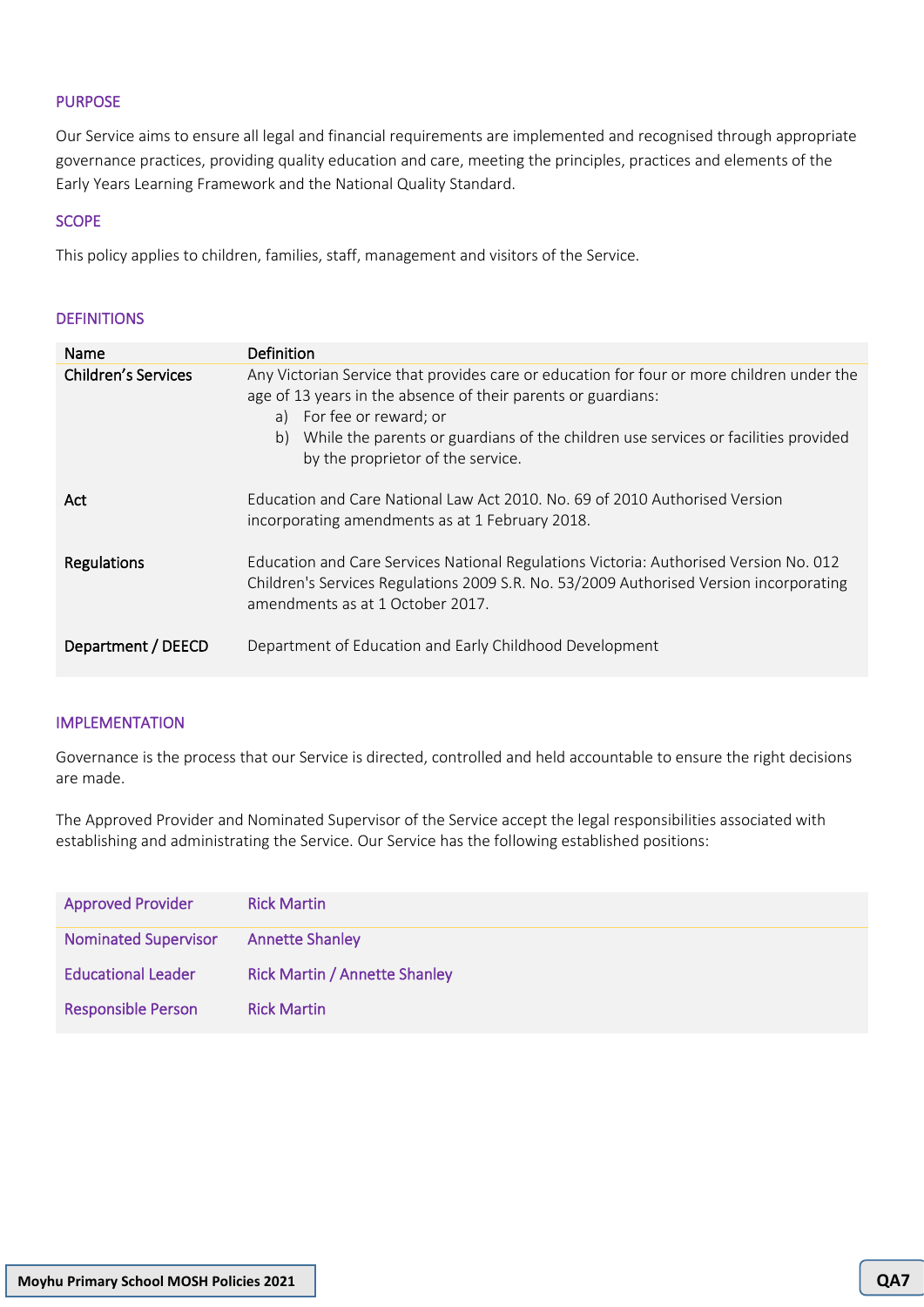## The Approved Provider is responsible for:

- ensuring compliance with the Education and Care Services National Law and Education and Care Services National Regulations
- complying with Family Assistance Law
- appointing a Nominated Supervisor, an Educational Leader and a Director/coordinator for the Service
- ensuring background checks, including criminal history and working with children checks, are completed for all staff and educators
- determining whether or not a person working in the service is a 'fit and proper person'
- supporting the Nominated Supervisor [Responsible Persons] in their role, providing adequate resources to ensure effective administration of the Service
- developing a clear and agreed philosophy, which guides business decisions and the work of management and staff
- acting honestly and with due diligence
- ensuring there is a sound foundation of policies and procedures that complies with all legislative and regulatory requirements, and that enables the daily operation of the Service to be in line with the Service's philosophy and goals
- maintaining up to date and current policies and procedures for compliance by all educators
- confirming incident, injury, illness or trauma records are stored in a kept in a safe and secure place until the child is 25 years of age. In the event of a death of child while being cared for by the service or may have occurred as a result of an incident, the records must be kept until 7 (seven) years after the death.
- being an employer, including all legal and ethical responsibilities that this entails
- appointing staff and monitoring their performance
- ensuring educator qualification requirements are current
- ensuring all educators and staff have a clear understanding of the hierarchy of management.
- providing clear and direct written and verbal feedback and instruction that is suitable and appropriate to the task
- ensuring the Service remains financially viable and can meet its debts and other obligations as they fall due
- managing control and accountability systems
- reviewing the Service's budget and monitoring financial performance and management to ensure the Service is solvent at all times and has sound financial strength
- approving annual financial statements and providing required reports to government bodies and maintaining appropriate delegations and internal controls
- complying with funding agreements where appropriate
- reviewing the work process regularly
- completing a Quality Improvement Plan (QIP) for the Service and updating it at least annually
- developing coherent aims and goals that reflect the interests, values and beliefs of all stakeholders of the Service
- establishing clearly defined roles and responsibilities for the members of the Management Committee and staff, individually and as a collective, and clearly articulating the relationship between all stakeholders
- evaluating and improving the performance of the Management Committee.
- ensuring the educational program is based on an approved learning framework (EYLF) and contributes to each child's sense of identity and wellbeing
- complying with all other Victorian and Australian governments' legislation that impacts upon the management and operations of a Service.

# The Nominated Supervisor is responsible for:

- adhering to the Education and Care Services National Law and National Regulations
- developing ethical standards and a code of conduct which guide actions and decisions in a way that is consistent and reflective of the Service's expectations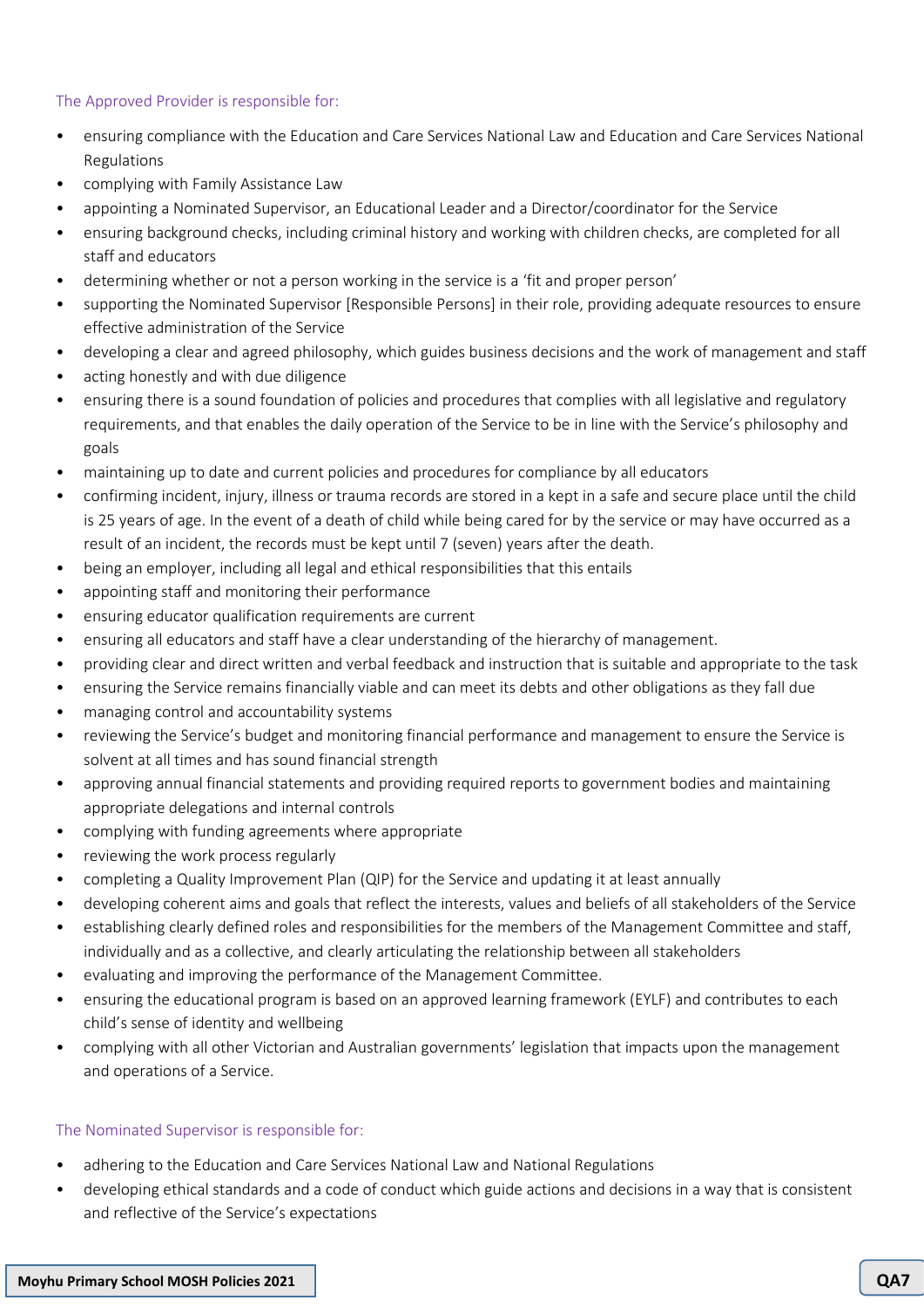- undertaking periodical planning and risk assessments and having appropriate risk management strategies in place to manage risks faced by the Service
- ensuring that actions taken, and decisions made are clear and consistent and will help build confidence in all stakeholders
- the day to day management of the Service
- the effectiveness of the Service's well-defined partnership between the Management Committee and the Nominated Supervisor. The partnership requires clear understanding of roles and responsibilities, and regular and open communication.
- producing outcomes together with educators and staff. Educators must agree on their responsibilities and work according to current policies and procedures.
- providing educators with training, resources and support
- identifying and reporting if something significant occurs (for example: Work Health and Safety; Fraud Prevention; Complaint handling)
- identifying work required for completion and delegate to the appropriate educator/staff
- ensuring educators and staff do not delegate responsibilities for which they are accountable for or have been delegated to them by Management
- delegate all tasks in writing with a clear due date
- ensuring educators are adhering to service policies and procedures.

# Service Philosophy

- The development and review of the philosophy and policies will be a continuous process on an annual basis or when required.
- The philosophy and associated statement of purpose will reinforce all other documentation and the practices of the Service. The philosophy will reflect the principles of the approved national framework "Being Belonging Becoming" and "My Time, Our Place: Framework for School Age Care in Australia".
- There will be a collaborative and consultative process to support the development of the philosophy that will include children, parents and staff.
- All documents will be dated and include nominated review dates.

# Confidentiality

All members of the teaching staff along with the Nominated Supervisor who gain access to confidential information, whether in the course of their work or otherwise, shall not disclose information to anyone unless the disclosure of such information is required by law and will respect the confidentiality of all documents and meetings that occur. This also includes:

- Using information acquired for their personal or financial benefit, or for the benefit of any other person
- Permitting any unauthorised person to inspect, or have access to any confidential documents or other information.

This obligation shall continue even after the individual has completed their term and is no longer employed by the Service.

The obligation to maintain confidentiality also applies to any person who is invited to any staff meetings.

#### Ethical decision-making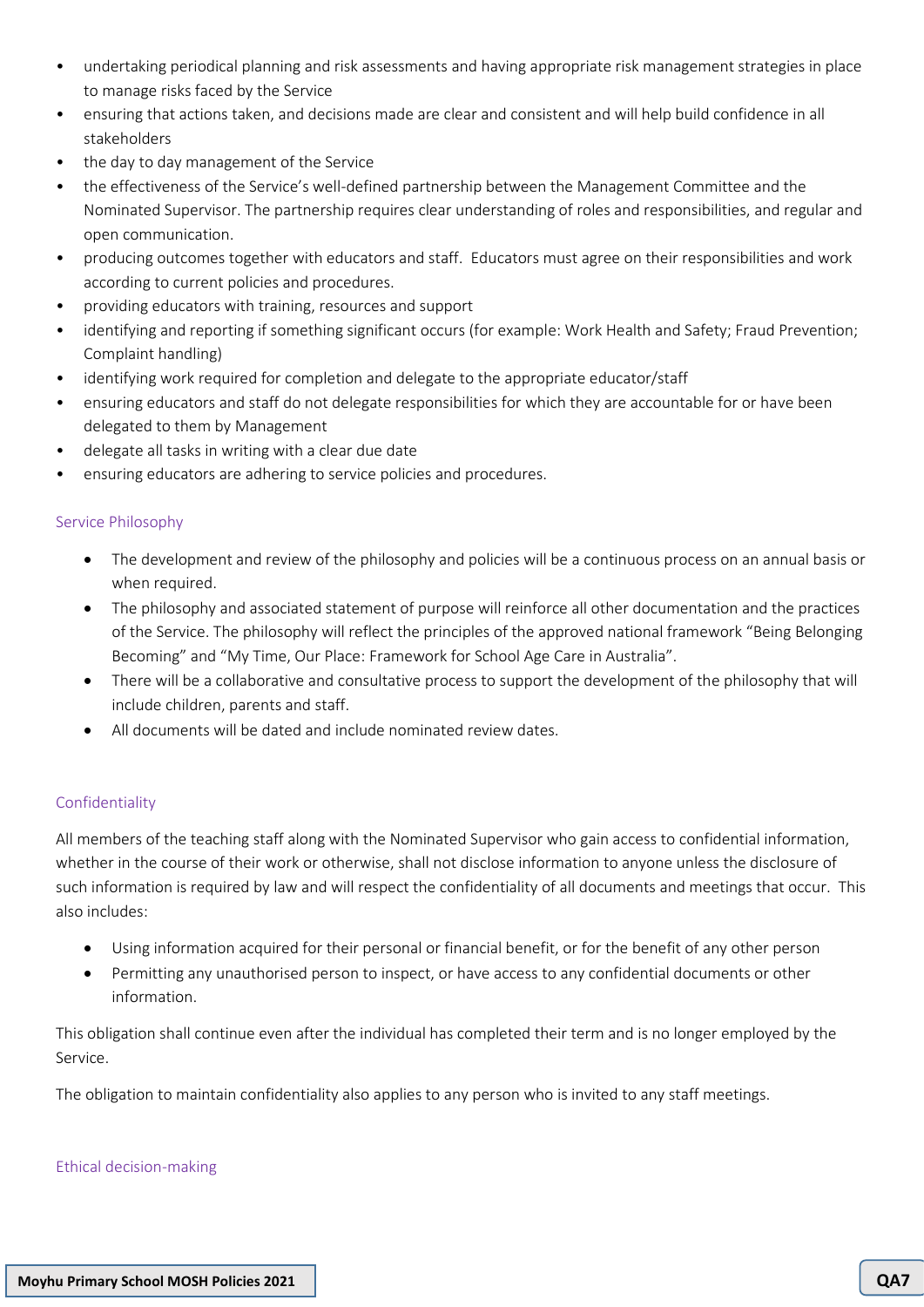Our Service will make decisions which are consistent with our policies and procedures which work in conjunction with the national education and care law and regulations, our approved learning framework (EYLF) and the ethical standards within the ECA Code of Ethics.

## Review and Evaluation of the Service

- Ongoing review and evaluation will support the continuing development of the Service. We will ensure that the evaluation involves all stakeholders.
- The development of a Quality Improvement Plan (QIP) will form part of the reflection procedure. Reflection on what works within the Service and what needs additional development. This will be included in the QIP.

## Maintenance of Records

- The Service will adhere to record keeping requirements outlined in the National Regulations.
- The Service will adhere to the storage of confidential records outlined in the National Regulations.
- The Service has a responsibility to keep sufficient records about staff, families and children in order to operate dependably and lawfully.
- The Service will safeguard the interests of the children and their families and the staff, using procedures to ensure appropriate privacy and confidentiality practice is upheld
- The Approved Provider assists in determining the process, storage place and time line for storage of records.
- The Service's orientation and induction processes will include the provision of significant information to managers, educators, children and families to comply with National Regulations and Standards.
- The Approved Provider will need to ensure that the record retention procedure meets the requirements of the following government departments:
	- Australian Tax Office (ATO)
	- Family Assistance Office (FAO)
	- **EXECUTE:** Family Assistance Law
	- National Law and Regulations

# Managing conflicts of interest

- Conflict of interest, whether actual, potential or perceived, must be declared by all members of Staff and managed effectively to ensure integrity.
- Every stakeholder that is in a position of management has a responsibility to ensure their transactions, external business interests and relationships will not provide potential conflicts and to make such disclosures in a timely manner as they arise.
- The following process will be followed to manage any conflicts of interest:
	- 1. Whenever there is a conflict of interest, the member concerned must notify the Approved Provider about the conflict
	- 2. The member who is conflicted must not be present during the Management meeting where the matter is being discussed, or participate in any decisions made on that matter. The member concerned must provide the Licensee with any and all relevant information they possess on the particular matter.
	- 3. The minutes of the meeting must reflect that the conflict of interest was disclosed and appropriate processes followed to manage the conflict.